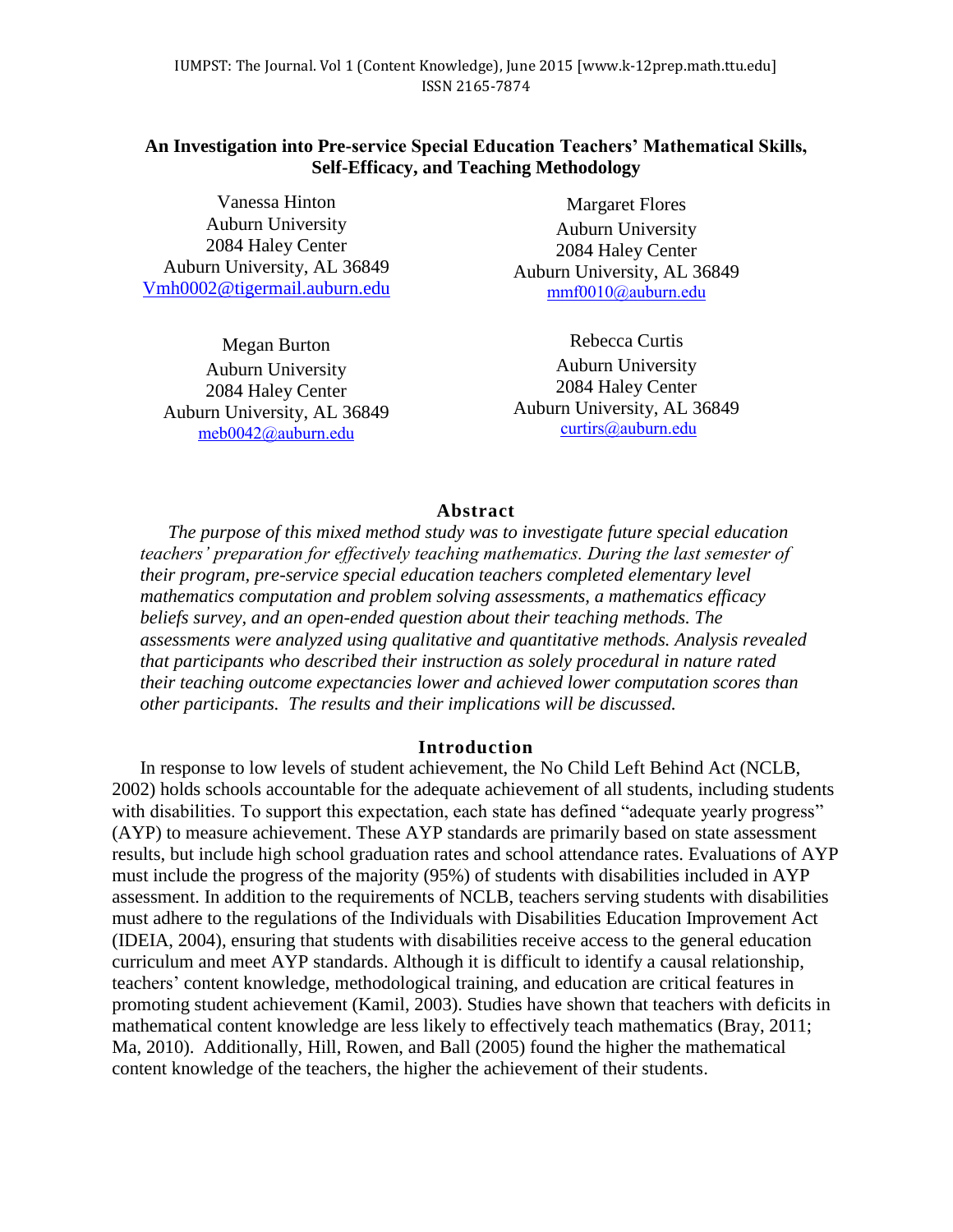### **Content Knowledge**

When teaching mathematics, teachers need to have a strong foundation in the content they will teach referred to as content knowledge (National Mathematics Advisory Panel [NMAP], 2008). Heck et al., 2011 explain the understanding of the content that a teacher possesses directly impacts the instruction they provide in the classroom (Heck et al., 2011). This is a very important issue regarding instruction for students who are diverse because Maccini, Gagnon, & Calvin (2002) find that a significant number of special education teachers were not familiar with the goals of the National Council of Teachers of Mathematics (NCTM) Principles and Standards for School Mathematics (2000). When teachers cannot make reference to Principles and Standards for School Mathematics it conveys a lack of understanding of content knowledge. This is a concern because special education teachers are responsible for providing mathematics instruction using general education standards such that students with disabilities make adequate progress according to NCLB (2002) and the IDEIA (2004). Additionally, special education teachers may be responsible for providing mathematic instruction within the response to intervention (RTI) model, assisting general education teachers in differentiating instruction and working directly with students who do not have disabilities.

### **Mathematics Efficacy Beliefs**

Bandura (1994) described self-efficacy and the belief that one can achieve a certain outcome by accomplishing a specific behavior. Self-efficacy more specifically examines a teacher's belief in his/ her ability personally and the ability of all teachers to bring about student learning (Enochs, Smith, and Huinker, 2000). Mathematics efficacy beliefs have been correlated with mathematics anxiety (Swars, Daane, & Gieson, 2006), instructional practices (Swars, 2006; Wenta, 2000). Teachers with low teaching self-efficacy are more likely to use strategies such as lecture, worksheets, and reading from the text (Enon, 1995). Understanding mathematics efficacy beliefs have potential to influence teacher and student success.

## **Pre-service and Early Career Teachers' Preparedness**

Teacher preparation programs lay the foundation for future teachers. Coursework and field experiences are ways to improve special education pre-service teachers' content knowledge (Thames, 2006), pedagogical knowledge (Ma, 2010), and efficacy beliefs (Burton, 2012). Teacher development programs have designed mathematics content classes for elementary preservice teachers that teach the content through reform methods that stress problem solving and reasoning (Cooney & Wiegel, 2003; Thames, 2006). However, rarely are these content courses taken by pre-service special education teachers (Kamil, 2003).

Flores, Patterson, Shippen, Hinton, and Franklin (2010) investigated preparedness with regard to content knowledge using quantitative methods and included special education teachers as well a general education teachers. They compared the performance of elementary and middle level general education and special education teachers. Teaching preparedness was measured using curriculum-based assessments of mathematics K-6 content. In addition, the researchers asked participants whether they felt prepared to teach mathematics to students with disabilities.

Participants included pre-service and in-service graduate and undergraduate teachers at the elementary (K-6) or middle (4-8) levels. Middle level teachers reported greater perceived teaching competence than their elementary level peers. In addition, middle level teachers showed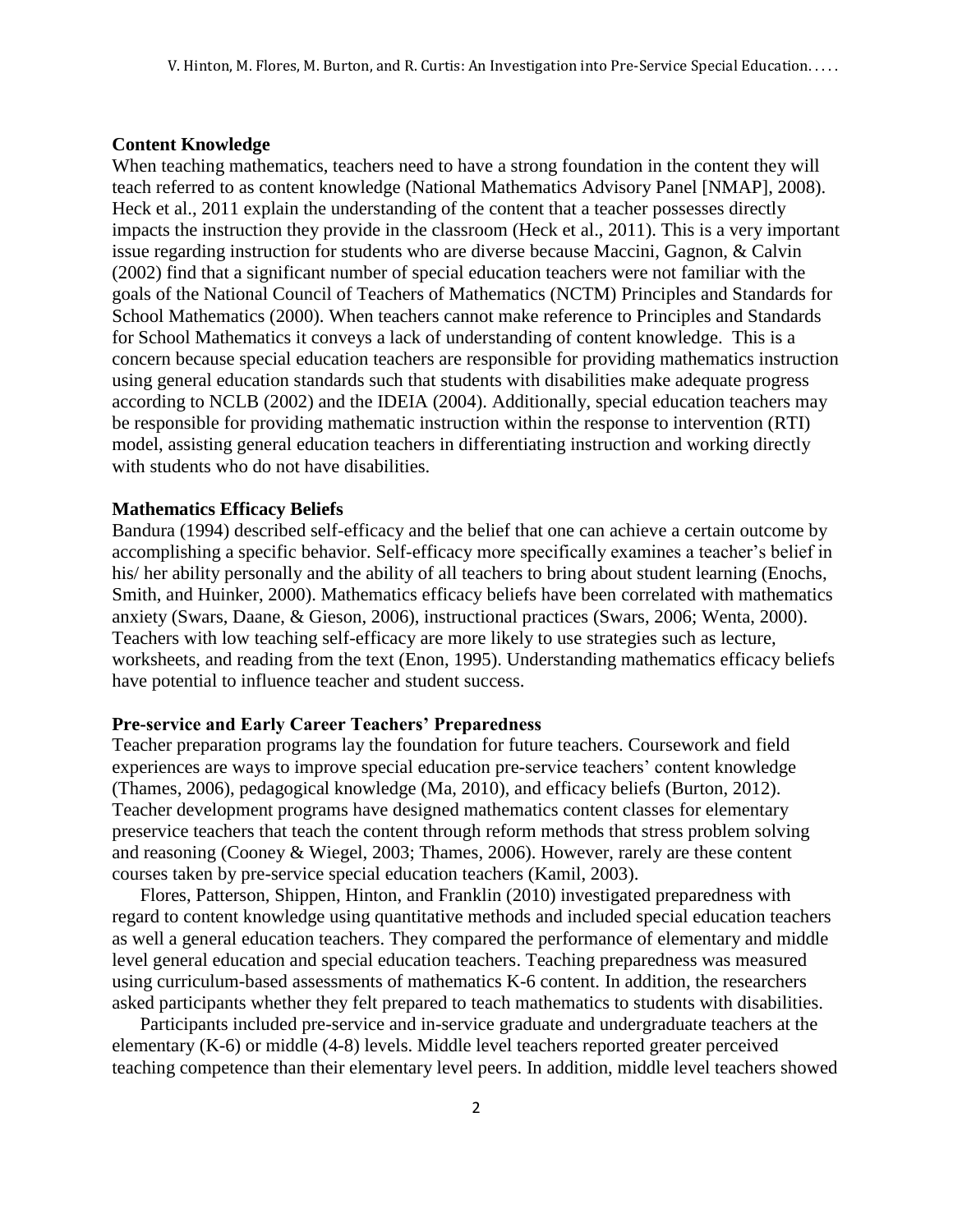higher scores in computation skills with no significant differences between elementary and middle level teachers for problem solving skills. Participants indicating higher levels of competence in teaching mathematics showed higher scores in problem solving skills with no significant differences between perceived competence and their computation scores. No significant differences were found between general education and special education teachers across content knowledge and perceived competence.

There is literature related to measures of content knowledge, mostly with general educators; however, little is known about the self-efficacy and information regarding pedagogical knowledge of pre-service special education teachers. The purpose of this study was to extend previous research in the area of special education pre-service teachers' mathematics skills and self-efficacy by adding a component with regard to mathematics teaching methods. Specifically, the researchers sought to answer the following questions: (a) how would pre-service special education teachers rate their mathematics self-efficacy? (b) how would pre-service special education teachers perform on elementary level curriculum-based assessments used to measure students' achievement of mathematical content?, (c) how would pre-service special education teachers describe their teaching methodology when given an elementary level mathematics concept, and (d) how are mathematics skills and self-efficacy related to teaching methodology?

### **Methods**

## **Setting and Participants**

The setting was a large state university in the Southeastern United States. The surveys were administered within a weekly class meeting connected to student teaching. This was the last course required before graduation from an undergraduate teacher preparation program in noncategorical special education. The thirty-three participants were pre-service teachers who had completed all required coursework, completed 360 hours of field work, passed a national certification exam in the area of elementary level general education, and were engaged in a semester-long internship in which participants taught full-time under the guidance of a cooperating teacher within the public schools and a university supervisor. All of the participants would exit the program as highly qualified special education teachers who could teach content at the elementary level (K-6) and could co-teach content at the secondary level (6-12). In addition, the participants were prepared to teach students who participated in the general education curriculum as well as children who participated in an alternate curriculum based on the general education curriculum. The participants' demographic information was as follows: 97% female, 97% white, 3% African American, and 100% between the ages of twenty-one and twenty-nine.

### **Data Collection**

Data were collected through written questionnaires and surveys. Questionnaires and surveys were administered within a university course over a span of three class meetings. The demographic data and self-efficacy data were collected during the first meeting. Mathematics knowledge data were collected during another class meeting. Qualitative data related to teaching strategies were gathered during a third class meeting.

*Qualitative data collection***.** Data regarding participants' teaching methods were collected through a written question that asked how participants would teach the concept of regrouping in writing. The question was: "You are charged with teaching students how add and subtract with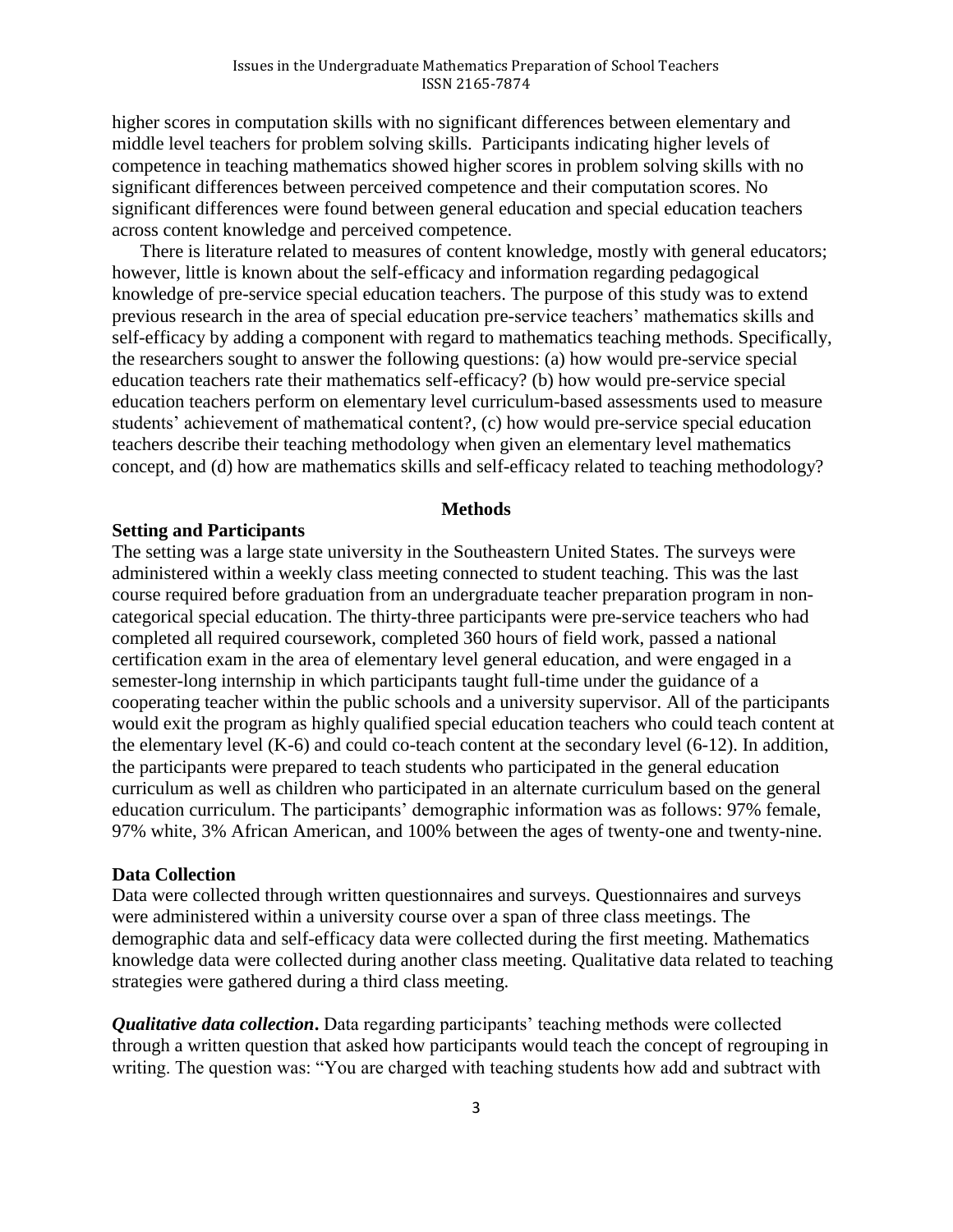regrouping. Teaching this concept will take time and involve multiple lessons. However, on attached pages, describe the steps that would be needed to teach this concept. In addition, mention any materials or resources that might be needed to teach this concept." The data was analyzed using constant comparison method (Strauss and Corbin, 1998). Each response was coded individually by researchers and then checked for inter-rater reliability. The codes were grouped into broader concepts.

*Quantitative data collection*. Data related to participants' self-efficacy for teaching mathematics were collected using the Mathematics Teaching Efficacy Beliefs Instrument (MTEBI) (Enochs, Smith, & Huinker, 2000). The MTEBI includes twenty-one items, thirteen on the Personal Mathematics Teaching Efficacy subscale and eight on the Mathematics Teaching Outcomes Expectancy subscale (Enochs, et al.). The Personal Mathematics Teaching Efficacy subscale measures teachers' beliefs in their individual capabilities to be effective mathematics teachers. The Mathematics Teaching Outcomes Expectancy subscale measures teachers' beliefs that effective mathematics teaching can result in student learning despite external factors. The MTEBI uses a Likert scale with five response categories: strongly agree, agree, uncertain, disagree, and strongly disagree. Possible scores range from 13-65 on the Personal Mathematics Teaching Efficacy subscale. Possible scores on the Mathematics Teaching Outcomes Expectancy subscale range from 8-40. Higher scores on the subscales are indicative of stronger self-efficacy and expectancy beliefs. Reliability analysis produced an alpha coefficient of 0.88 for the Personal Mathematics Teaching Efficacy subscale and 0.75 for the Mathematics Teaching Outcomes Expectancy subscale (Enochs, et al.). Confirmatory factor analysis indicated that the two subscales are independent (Enochs, et al.).

Data related to participants' math skills were collected using the Math Operations Test-Revised (MOT-R) (Fuchs, Fuchs, Hamlett, & Stecker, 1991) and the Math Concepts and Applications Test (MCAT) (Fuchs, et al., 1994). The MOT-R measures mathematical operations skills using multiple examples of computation skills through the sixth grade level. The MOT-R is correlated  $(r = .78)$  with the computation sub-test of the Stanford Achievement Test (Fuchs, et al.). The MCAT measures mathematical reasoning skills including number concepts, numeration, computation, geometry, measurement, charts and graphs, and word problems through the sixth grade. The criterion validity of the MCAT with the Concepts of Number subtest of the Stanford Achievement Test is .80 and the internal consistency reliability is .92 (Fuchs, et al.).

## **Data Analysis**

*Qualitative analysis.* The findings related to pre-service teachers' instructional methods emerged into themes or subcategories as the researchers analyzed the open-ended survey data. The analysis was conducted by two researchers with expertise in the area of teaching mathematics to students with disabilities. Three major themes emerged: unfounded/unclear instructional procedures, conceptual strategies. Within these themes, the sub-categories of activation of prior knowledge, graduated guidance, and independent practice were identified as codes that were specific strategies. Two researchers analyzed the participants' responses independently and compared their findings. Overall, there was 96% agreement between researchers with regard to responses within the three themes and three sub-categories. There was 100% agreement for the unfounded/unclear instructional procedures theme. For the conceptual knowledge theme, there was 88% agreement. There was 100% agreement for the procedural knowledge theme. For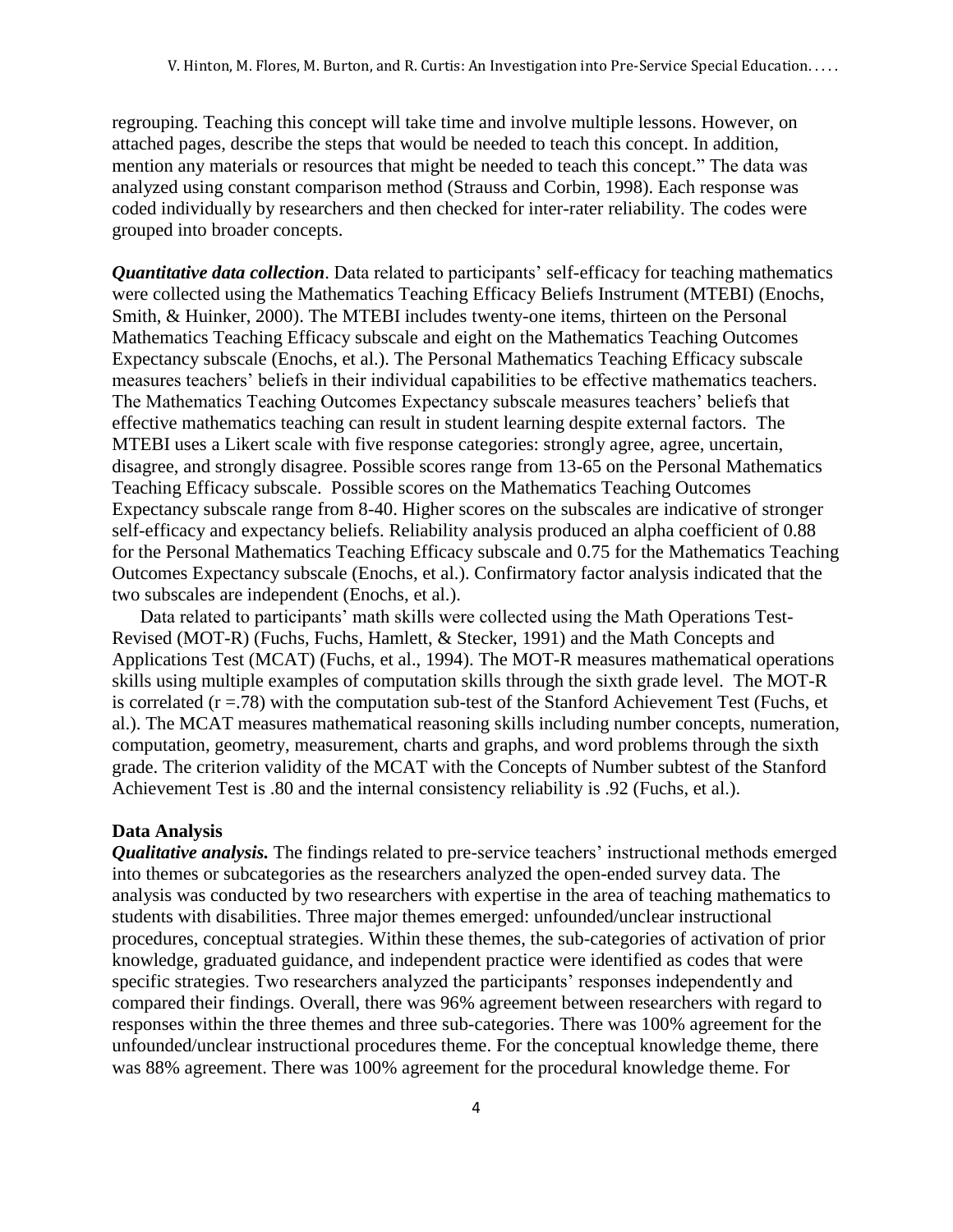activation of prior knowledge sub-category, there was 100% agreement. Agreement was 85% for the graduated guidance sub-category. Finally, the agreement for independent practice was 100%. For those themes and categories where there was not 100% agreement, researchers met and discussed discrepancies and reached consensus. Once these data were analyzed and major themes emerged, the researchers focused more closely on specific themes. There were a total of twenty-three out of the thirty-three participants who described how to teach a lesson regarding regrouping. Ten participants responded to the open-ended question with answers that were short, vague, and lacking in logic based on the question. These responses consisted of one sentence; therefore, interpretation was difficult. An example of this type of response to highlight the difficulty of interpretation was, "I would tape place values to the students' desks." These responses were coded as unfounded/unclear instructional procedures.

Within the major themes that reflected over-all approaches to instruction, the researchers found common instructional methods or components which were considered to be subcategories. These sub-categories were activation of prior knowledge, graduated guidance, and independent practice. The subcategory of prior knowledge encompasses references to "prerequisite" knowledge. The subcategory of graduated guidance encompasses how teachers scaffold instruction in a way in which students move from dependence on others to independent demonstration of the skill. The subcategory of independent practice encompasses instruction without teacher involvement or guidance. More descriptions depicting each subcategory are provided in the results section.

*Quantitative analysis.* The three major themes (conceptual, procedural, and unfounded) were analyzed statistically with regard to participants' computation, problem solving, and self-efficacy scores. The statistical procedure was a one-way multivariate analysis of variance (MANOVA), conducted using the Predictive Analytics SoftWare (PASW) version 18.0. The independent variable was instructional focus, which had three levels: conceptual instructional focus, procedural instructional focus, and unfounded/unclear instructional procedures. The dependent variables were: (a) the percent correct in computation, (b) percent correct in problem solving, (c) ratings on the Personal Mathematics Teaching Efficacy Subscale, and (d) ratings on the Mathematics Teaching Outcomes Expectancy Subscale.

## **Results**

## *Qualitative Findings*

*Themes.* Themes regarding overall approach to instruction emerged based on the descriptions of instruction as well as materials that would be used for instruction. The themes were conceptual strategies, procedural strategies, and unfounded/unclear strategies. Each are described below and summarize in Table 1.

| Table 1.                                      |                     |                       |           |             |  |  |
|-----------------------------------------------|---------------------|-----------------------|-----------|-------------|--|--|
| Number of Responses by Theme and Sub-category |                     |                       |           |             |  |  |
|                                               | <b>Total Number</b> | <b>Activate Prior</b> | Graduated | Independent |  |  |
|                                               |                     | Knowledge             | Guidance  | Practice    |  |  |
| Conceptual                                    |                     |                       |           |             |  |  |
| Procedural                                    |                     |                       |           |             |  |  |
| Unfounded                                     | l ()                |                       |           |             |  |  |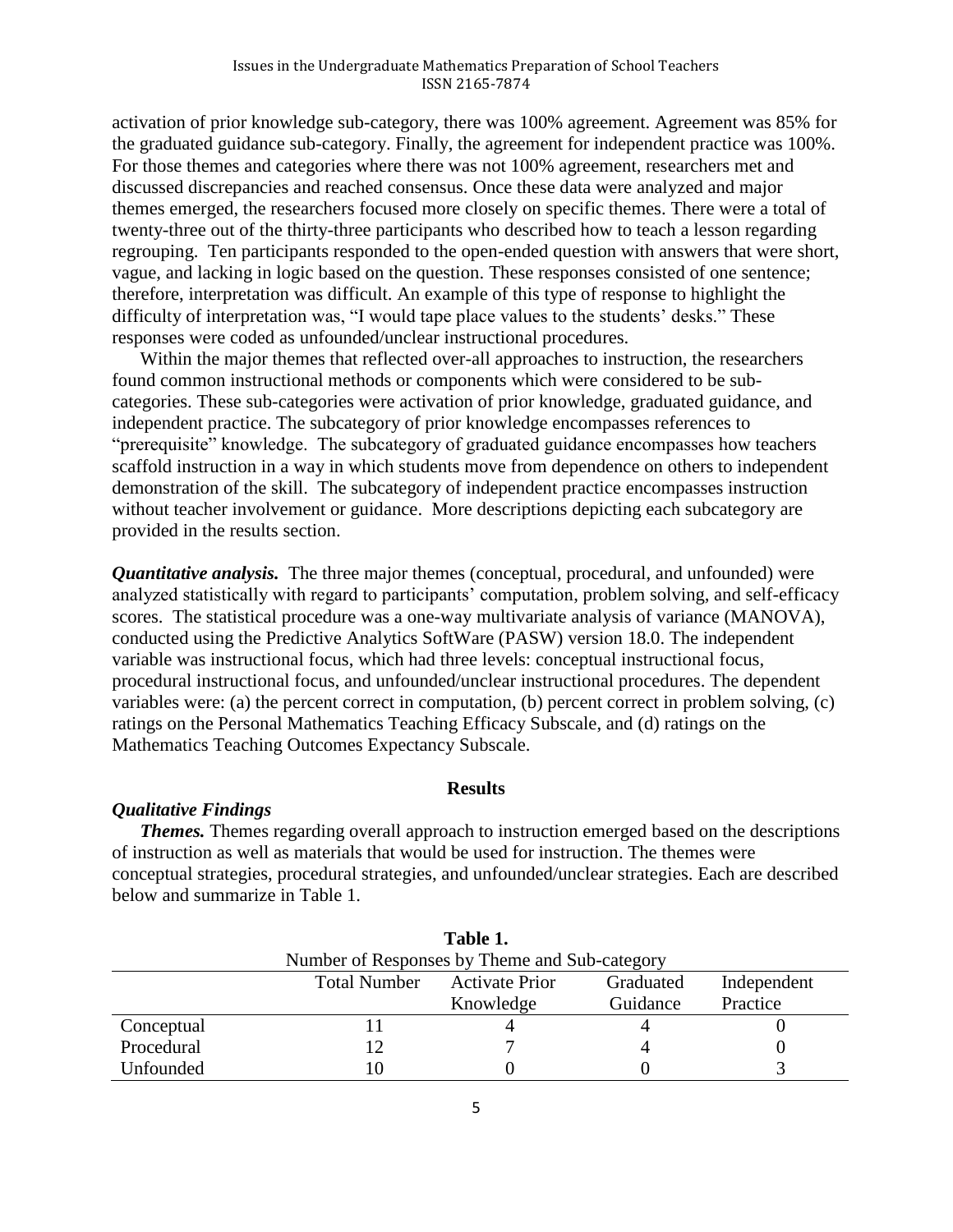*Conceptual strategies.*Eleven participants described their instructional approach using conceptual strategies; these involved teaching the mathematical concept and exploring why a specific procedure is mathematically sound. For example, regrouping requires an understanding of the concepts of addition, subtraction, place value, and trading. To provide more rich description, an example was provided. A respondent answering how to teach addition and subtraction with regrouping using conceptual strategies was as follows:

The first step would be to teach them how to differentiate the ones, tens, and hundreds if they do not already know how to. I would use base ten blocks. Then you need to teach the concept of 10 ones  $= 1$  ten block and 10 tens  $= 1$  hundred block. There would be a lesson on how to trade ones for tens and tens for hundreds. Once they understand this trading, I would introduce the problems.

None of the participants in this theme made reference to written work; instead, they discussed the use of manipulatives and pictures. The responses appeared to focus on the mental representation and understanding of the concept. While the participants might briefly explain a procedure, the focus of the response was centered around conceptual understanding. The manipulative items mentioned most frequently were base ten blocks. Base ten blocks would be used to show the particular value of each number within a computation problem. The concepts of addition and subtraction would be shown by manipulating the blocks: trading ten blocks representing one for one block representing ten. Participants also described this same method using pictures. Whether using physical objects or pictures, participants emphasized the visual and hands-on nature of these activities.

*Procedural strategies*. Twelve participants described their approach through procedural strategies which included methods that involve the steps or rules required to solve the math problem. To provide more rich description, an example was provided. An example of a respondent's answer regarding how to teach regrouping using procedural strategies follows:

Then you would teach the students on how to regroup with two digit numbers: example  $48 + 59$  = (vertical alignment). Then you would begin by telling the students if the top # is larger than the bottom, you have to borrow from its neighbor. Therefore, the neighbor would have one less. Example:  $48 - 59$  (vertical alignment); the 8 would become an 18then you would subtract like normal. After students have mastered that skill, you would have them work problem with three digits example: 348-259= (vertical alignment). It's the same thing just keep borrowing from the same number.

Participants mentioned the physical layout of mathematical problems, referring to columns. A common rule or procedure when solving regrouping problems was to attend to the physical layout of a mathematical problem. This may be accomplished by drawing lines between the numbers, creating columns that separate the ones, tens, etc...; computation begins with the ones column and proceeds to the tens column. Participants explained steps that involved moving a number over to the next column or taking a number from the next column. Further, participants made reference to stories for remembering computation procedures. To provide more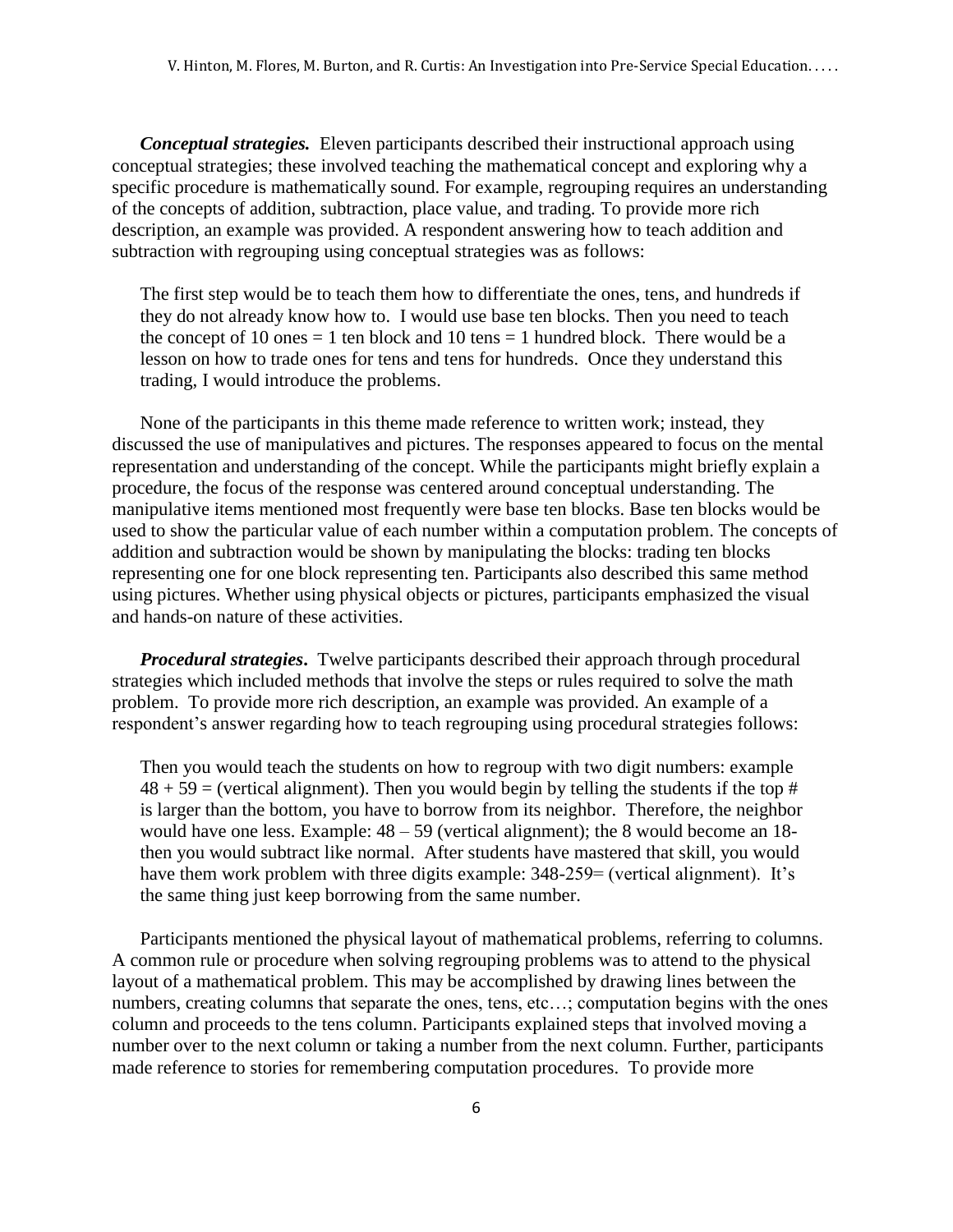description an example was provided. One participant wrote, "To teach addition with regrouping, I would tell my students to move the tens over to Mr. Hundred's house because Mr. Ten's house was too full." Another student wrote, "You would teach them that the ones place has to knock on the tens place's door because the ones place must borrow a ten." These participants compared computation procedures to common interactions between neighbors; perhaps, this was an attempt to make a connection between new knowledge and students' previous experience.

Participants who discussed procedural knowledge made reference to the use of worksheets. These were described as teaching tools used for demonstration. Worksheets were also mentioned in reference to teaching about problem layout and drawing columns. Perhaps references to worksheets represented a notion that computation involves written work. Only numerical notation was used in the explanations in these responses. Manipulatives and pictorial representations were never mentioned.

*Unfounded/unclear instructional procedures***.** Ten of the thirty-three participants answered the open-ended question with brief responses. These responses consisted of one sentence that did not include procedures or activities that would be relevant to teaching the concept of regrouping. To provide more rich description, another example was provided. An example of this type of response was, "I would use counting bears." The open ended question was given to participants during a separate class meeting to avoid fatigue associated with completing the other surveys or assessments at the same time. It is not known whether these short responses represent the participants' lack of pedagogical knowledge. For this reason, little could be learned about these participants.

## *Sub-categories*

Within the major themes that reflected over-all approaches to instruction, the researchers found common instructional methods or components. These were considered to be sub-categories. These sub-categories were activation of prior knowledge, graduated guidance, and independent practice; an explanation follows.

*Activation of prior knowledge.* Twelve participants included activation of prior knowledge within their response; this was defined as priming the students for learning and reviewing prerequisite skills and knowledge. Participants used the term "prerequisite skills" frequently. Some participants named specific pre-requisite skills such as one-to-one correspondence, number recognition, combining groups of objects, recognizing mathematical symbols, demonstrating understanding of place value using manipulatives, and adding single digit numbers using manipulatives as well as using numbers only. Participants' reference to pre-requisite skills corresponded to state mathematics standards for grades K-2.

*Graduated guidance***.** Eight participants included graduated practice which was defined as scaffolding learning by providing different levels of teacher guidance. This may follow a sequence such as teacher modeling and guided practice by the teacher. Examples of this include the following: "Using ones and ten blocks I would help to show students where they were borrowing from and give them the opportunity to use manipulatives allowing guided practice," and "model for students, guide students in examples, let students work independently once they seem to have a good understanding." Responses that referred to graduated guidance appeared to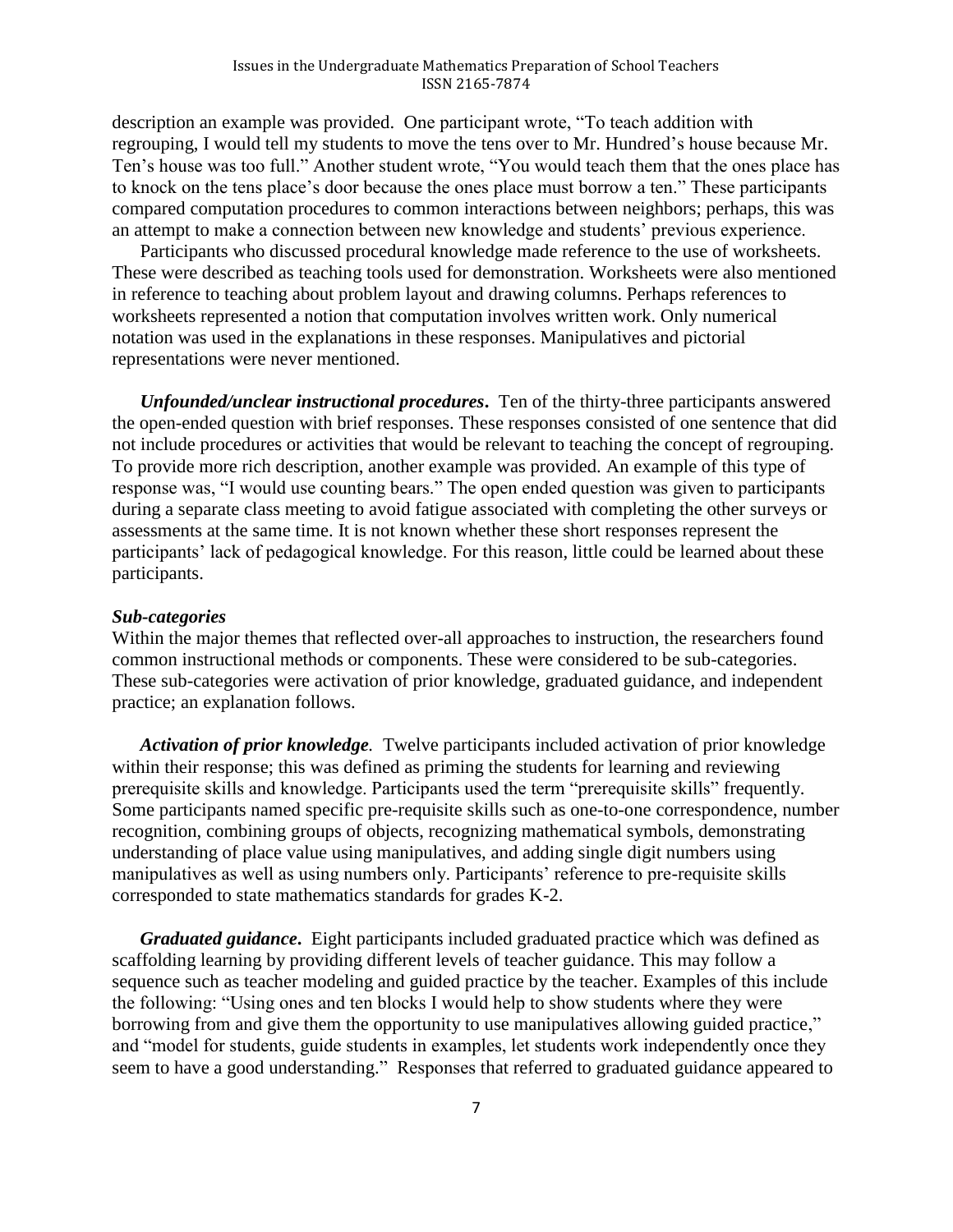show how teachers would program for generalization of skills, moving from dependence on others to independent demonstration of the skill. The use of graduated guidance is also a common teaching method and shows the participants' practical application of their skills within a classroom setting.

*Independent practice***.** Although, independent practice may be the final step within graduated guidance, independent practice emerged as its own category. It is defined as practice without teacher involvement or guidance. Three of the participants discussed independent practice without reference to any prior guidance or teaching. An example of a student who did not provide any additional instructions or guidance follows: "I would have a worksheet where students would fill in an answer."

#### *Quantitative Findings*

The participants completed two curriculum-based assessments with K-6 mathematics computation and problem solving content and a mathematics teaching efficacy scale. The computation assessments were the Math Operations Test-Revised (MOT-R; Fuchs, et al., 1991) and the Math Concepts and Applications Test (MCAT; Fuchs, et al., 1994). The average computation score was 83% correct with scores ranging from 70%-98%. On the problem solving assessment, the average score was 89% correct with scores ranging from 70%-98% correct.

The participants completed the MTEBI (Enochs, et al., 2000), which is comprised of the Personal Mathematics Teaching Efficacy subscale and the Mathematics Teaching Outcomes Expectancy subscale (Enochs, et al.). Personal Mathematics Teaching Efficacy subscale scores can range from 13-65 and the Mathematics Teaching Outcomes Expectancy subscale scores can range from 8-40. Higher scores represent greater self-efficacy or outcome expectancy. The average score on the Personal Mathematics Teaching Efficacy scale was 50 with scores ranging from 34-59. The average score on the Mathematics Teaching Outcome Efficacy scale was 30 with scores ranging from 24-39.

**Mathematics skills, self-efficacy, and qualitative response.** A one-way MANOVA statistical procedure was conducted to determine the differences among the three types of qualitative responses (conceptual, procedural, and unfounded) on the four dependent variables (perceived mathematics teaching efficacy, mathematics teaching outcome expectancy, problem solving, and computation). The means and standard deviations are presented in Table 2.

Participants were grouped together based on responses that were grouped in the major themes (i.e., conceptual procedural, or unfounded) and then statistical comparisons were made using MANOVA. Significant differences were found among the groups regarding self-efficacy and content knowledge gathered from the MTEBI, MOT-R, and MCAT; Wilk's  $\Lambda = 0.55$ , F(8, 54) = 2.35,  $p = 0.03$ ; thus follow up analyses were warranted to find the specific differences which entailed efficacy beliefs and content knowledge. Therefore, analyses of variance (ANOVA) were conducted as follow up tests to the MANOVA. Statistically significant differences were found regarding computation ability  $F(2, 33) = 3.59$ ,  $p = 0.05$ , and beliefs of outcome expectancy  $F(2, 33) = 4.68$ ,  $p = 0.02$ . Post hoc analysis to the univariate ANOVA for the computation ability and beliefs of outcome expectancy scores involved pair-wise comparisons to find which qualitative response affected performance. There was a significant difference between participants whose responses were conceptual and procedural with regard to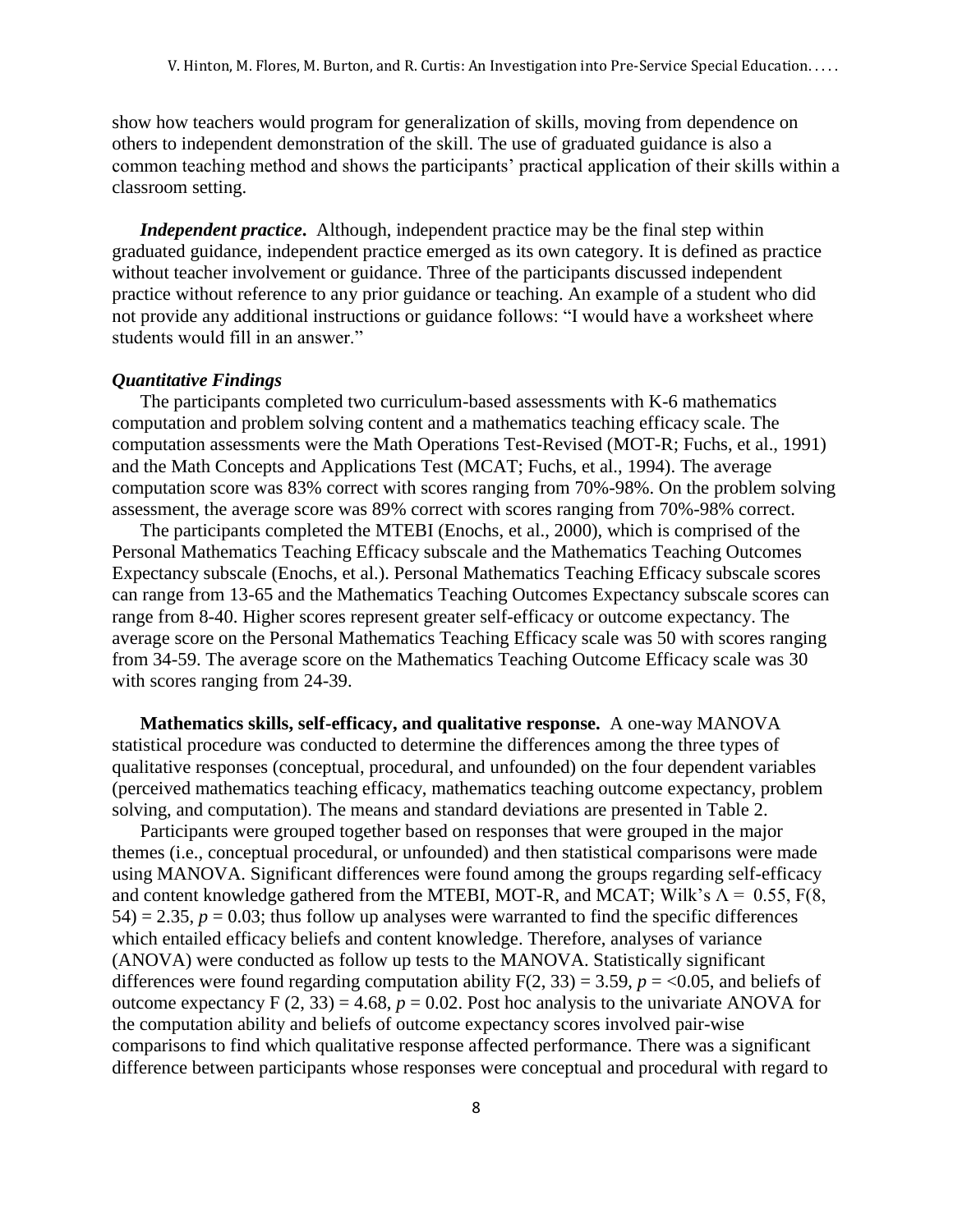computation performance; the conceptual group scoring higher. In addition there was a significant difference between participants whose responses were procedural or unfounded/unclear instructional procedures with regard to outcome expectancy; the unfounded/unclear instructional procedures group had higher expectancy scores.

| Mathematics Skills and Efficacy Scores by Qualitative Responses Regarding Teaching Strategies |             |                           |  |  |  |
|-----------------------------------------------------------------------------------------------|-------------|---------------------------|--|--|--|
| Survey                                                                                        | Qualitative | Mean (standard deviation) |  |  |  |
|                                                                                               | Response    |                           |  |  |  |
| Computation                                                                                   | Conceptual  | 86.00 (4.89)              |  |  |  |
|                                                                                               | Procedural  | 79.33 (6.40)              |  |  |  |
|                                                                                               | Unfounded   | 82.20 (6.49)              |  |  |  |
| Problem Solving                                                                               | Conceptual  | 90.91 (3.61)              |  |  |  |
|                                                                                               | Procedural  | 89.17 (8.96)              |  |  |  |
|                                                                                               | Unfounded   | 85.60 (7.29)              |  |  |  |
| <b>Personal Mathematics Teaching Efficacy Score</b>                                           | Conceptual  | 50.27(6.00)               |  |  |  |
|                                                                                               | Procedural  | 47.58 (8.79)              |  |  |  |
|                                                                                               | Unfounded   | 51.30 (4.90)              |  |  |  |
|                                                                                               |             | (table continues)         |  |  |  |
| Table 2 (continued)                                                                           |             |                           |  |  |  |
| Mathematics Skills and Efficacy Scores by Qualitative Responses Regarding Teaching Strategies |             |                           |  |  |  |
| Survey                                                                                        | Qualitative | Mean (standard deviation) |  |  |  |

**Table 2.**

| Matternatics SKIIIs and Efficacy Scores by Quantative Responses Regarding Teaching Strategies |             |                           |  |  |
|-----------------------------------------------------------------------------------------------|-------------|---------------------------|--|--|
| Survey                                                                                        | Qualitative | Mean (standard deviation) |  |  |
|                                                                                               | Response    |                           |  |  |
| <b>Mathematics Teaching Outcomes Score</b>                                                    | Conceptual  | 31.18(3.71)               |  |  |
|                                                                                               | Procedural  | 27.50(2.39)               |  |  |
|                                                                                               | Unfounded   | 29.73 (3.36)              |  |  |
|                                                                                               |             |                           |  |  |

## **Discussion**

The purpose of this study was to investigate pre-service teachers' mathematics skills, selfefficacy, as well as knowledge of teaching methodology. With the exception of the unfounded/unclear instructional procedures, the themes that emerged were consistent with effective mathematics instructional domains (Flores et al., 2010; Hudson & Miller, 2005; Miller & Hudson, 2006). However, there was variation in the amount of balance among these instructional domains. Some of the participants focused solely on procedures and memorization of procedures without regard for conceptual understanding of the regrouping concept. Research has shown that conceptual knowledge is particularly important for students with disabilities, because lack of conceptual understanding often interferes with their success in mathematics at higher levels, such as pre-algebra and algebra (Mazzocco &Thompson, 2005). In this study the quantitative research suggests that participants' lack of focus on conceptual knowledge may be due to their own lack of mathematics understanding and skill. Those with higher content knowledge scores tended to describe conceptual procedures in their qualitative responses.

The sub-categories that emerged are components of instructional delivery commonly included in pre-service curricula (Miller, 2009). Activation of prior knowledge, graduated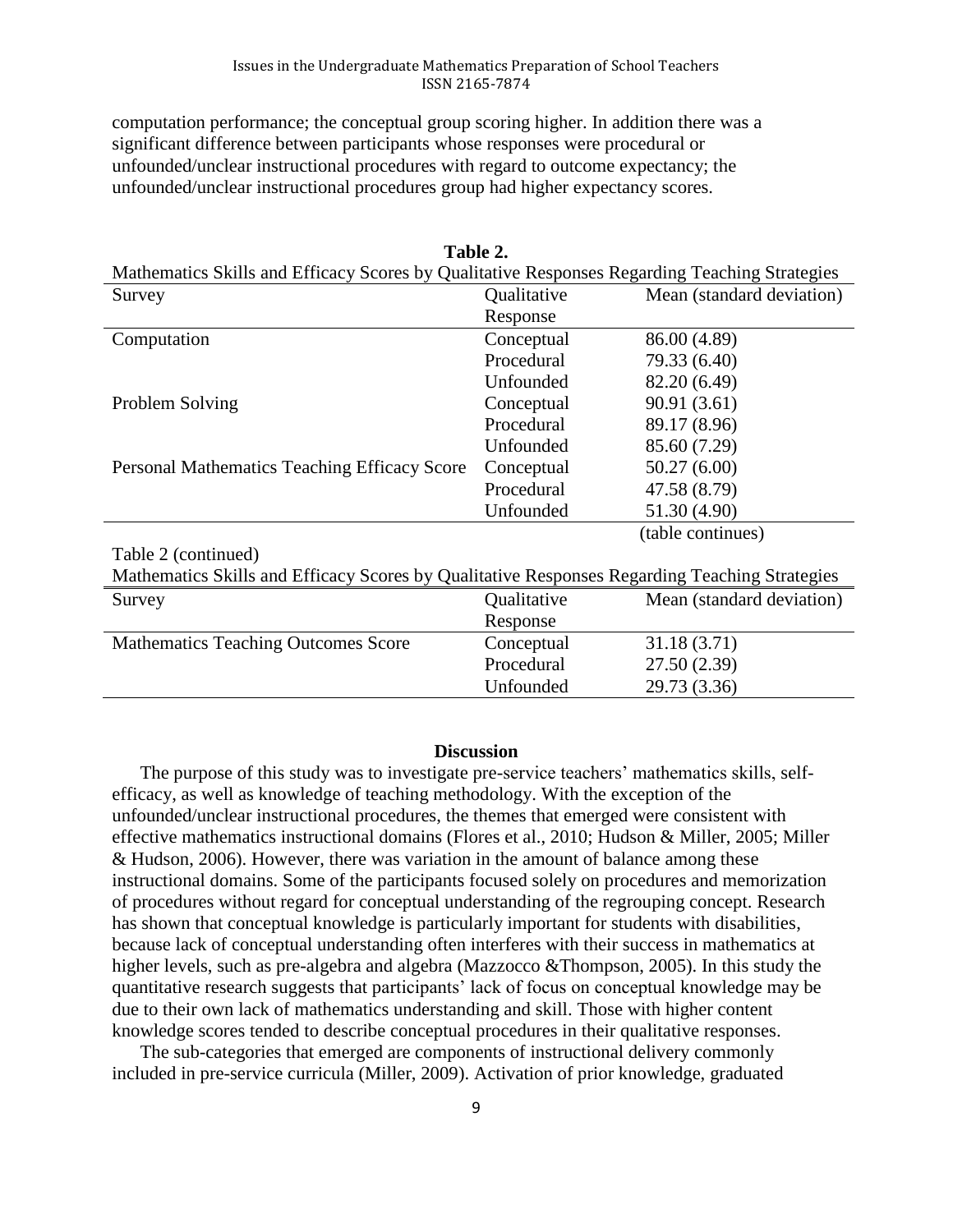guidance, and independent practice are delivery components of research-based mathematics instructional practices (Hudson & Miller, 2006). These sub-categories were part of most responses in which conceptual knowledge or procedural knowledge were described within the context of instructional practices. Only one participant focused solely on independent practice, describing a lesson in which students would complete a worksheet. Within the sub-category related to prior knowledge, participants demonstrated knowledge of a variety of mathematics skills and concepts that form the basis the current regrouping concept. These responses included accurate information that that aligned with the current general education state standards.

With regard to mathematics computation skills, the average score on the K-6 computation assessment was consistent with previous research, but the participants' problem solving scores were better than those obtained in previous research (Flores et al., 2010). Although the participants' mathematics skills were consistent or better than previous research results, about one third of the participants in the current study scored less than 70%. One might expect mastery of such skills would be essential for effective instruction. This has implications for methods courses within special education teacher preparation programs. Perhaps some focus should be directed toward skill as well as pedagogy. It might be assumed that pre-service teachers are proficient in basic mathematics since they complete advanced coursework within their program of study (e.g., college algebra), but these findings call this into question. Important to note is the correlation between content test scores and respondents who described conceptual instruction in the open-ended response. This is similar to previous findings that content knowledge does impact instructional strategies (Heck et al., 2011; Ma, 2010).

Teaching efficacy scores and outcome expectancy scores for the participants in the current study were high which is consistent with those of previous research (Flores et al., 2010). These ratings of efficacy and outcome expectancy are optimistic in that these scales measure teachers' beliefs in their teaching effectiveness and their expectation that students who receive effective instruction will have positive outcomes. One might expect that future special education teachers would have confidence in their students' achievement especially when exposed to appropriate learning experiences. However, these become very informative when related to the instructional themes and scores on the content test.

Participants who focused their instruction solely on procedural strategies rated their student outcome expectancies lower than those who included conceptual knowledge within their instructional methods. With regard to the participants whose instructional focus was conceptual understanding, it is promising that pre-service teachers who describe a more balanced approach to instruction would have higher expectations for their future students. Perhaps these individuals' deeper understanding of mathematics concepts is related to increased confidence that their teaching will produce positive student outcomes. However, due to the lack of explanations that were provided by participants who responded with unfounded/unclear instructional procedures, the relationship with efficacy was not interpreted.

There are limitations of interpretation of responses by the participants who did not clearly report their teaching approach within the open-ended question. It is not known whether their responses are an accurate appraisal of their knowledge. Perhaps these participants did not want to invest the time and effort in answering the question. The question may not have been written in a way that was confusing. The written format of the question may have interfered with their performance; perhaps these participants would have appropriately discussed their methodology using spoken language or through live demonstration. These participants may have appropriate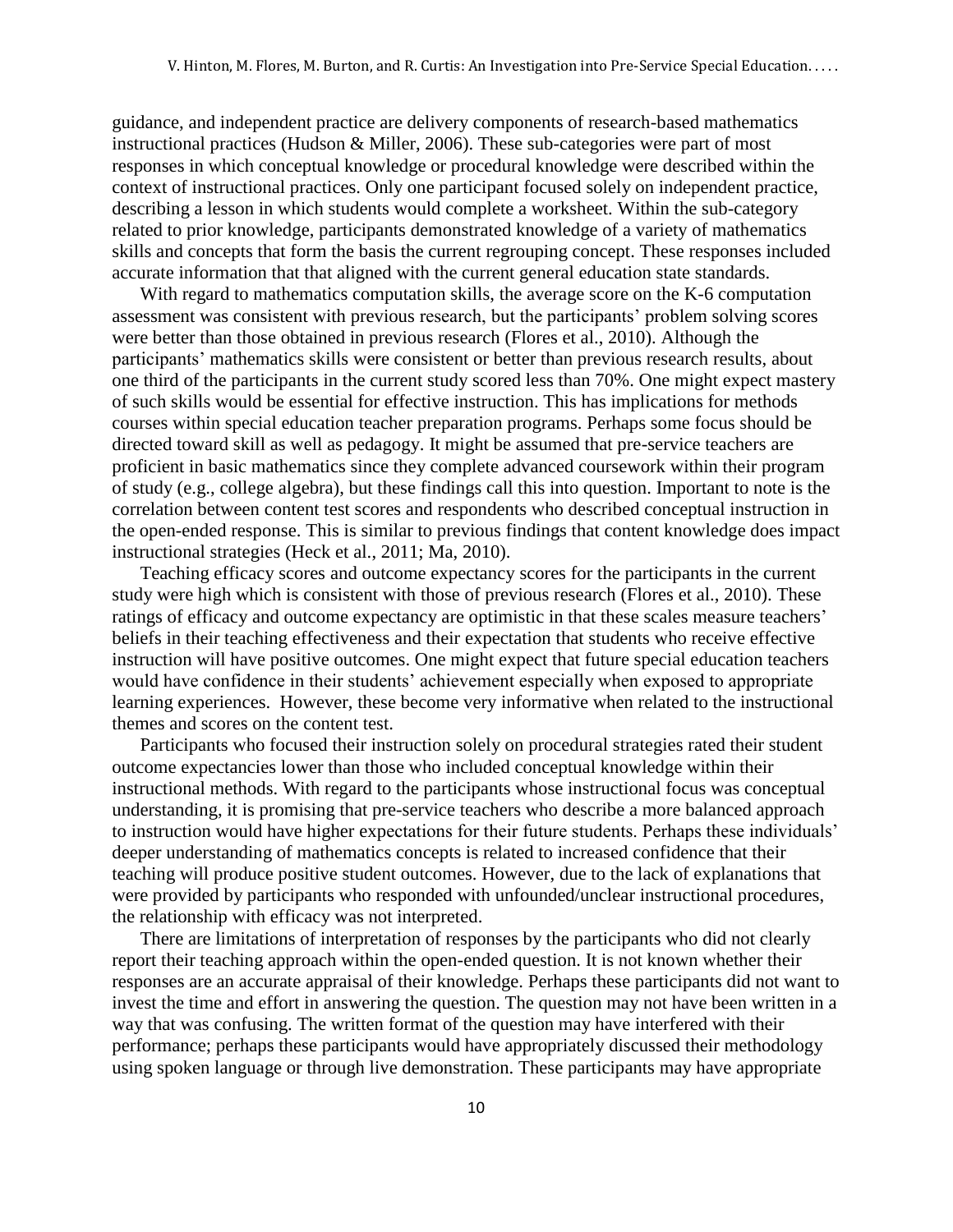pedagogical knowledge, but did not feel confident in their skills and were hesitant to fully respond. However, based on their high efficacy ratings, one might expect that they would be eager to respond to such a question.

## **Limitations and Future Research**

This study was limited by its sample of participants. The participants were recruited from one preparation program. Future research should focus on surveying larger numbers of pre-service teachers. The diversity of the sample is another issue that should be addressed in future research. The current sample consisted of mostly white females rather than a more representative sample of the teaching field that would include more males and individuals from different cultural backgrounds such as African American and Latino/a pre-service teachers.

Future research considerations include exploring pre-service teachers' instructional practices through focus groups, lesson plans, and observations of teaching to provide greater depth in understanding of pre-service teachers' instructional methodology. This type of investigation might circumvent non-responses, allowing the researchers to probe further. In addition, focus groups, lesson plans, and observations might include a more extensive exploration of instructional methods and skills related to mathematics instruction and student achievement. For example, teachers might be asked about their instructional methods related to a variety of mathematics skills and concepts. Future research could investigate student outcomes as they are related to their teachers' mathematics skills, teaching efficacy and instructional skills. Finally, future research could broaden the focus of investigation beyond elementary level mathematics and/or beyond basic computation to more complex mathematical concepts such as algebra or areas of secondary mathematics curriculum.

Finally, this study did not investigate the participants' expectations or preferences for teaching in particular settings or with students with specific disabilities. Although their teaching certificates indicate preparation to teach at all grade levels and with students with diverse needs across disability categories, participants may expect to only teach in certain settings or with students with certain types of disabilities. These expectations may be related to their focus on particular topics or concepts within their preparation curriculum. For example, someone who hopes to teach students who will learn functional mathematics may not concentrate on methods and strategies related to concepts or skills such as addition and subtraction with regrouping, the topic chosen for the study's open-ended question. Although beliefs such as this are narrow and problematic for our field, future research should address how they may be related to pre-service teachers' learning.

#### **Conclusion**

Based on recent reports of students' mathematics achievement (Mullis, et al., 2008; U.S. Department of Education, 2000) and current federal mandates related to academic achievement (NCLB, 2002; IDEIA, 2004), it is imperative that special education teachers provide effective mathematics instruction and support effective mathematics instruction within inclusive general education classrooms. In order to do so, special education teachers need appropriate understanding of the content, beliefs that their instruction will result in learning, and appropriate pedagogical knowledge (Kamil, 2003). The qualitative analysis showed that despite having satisfactorily completed an accredited traditional teacher preparation program and passing a certification exam in the area of elementary level general education, some of the participants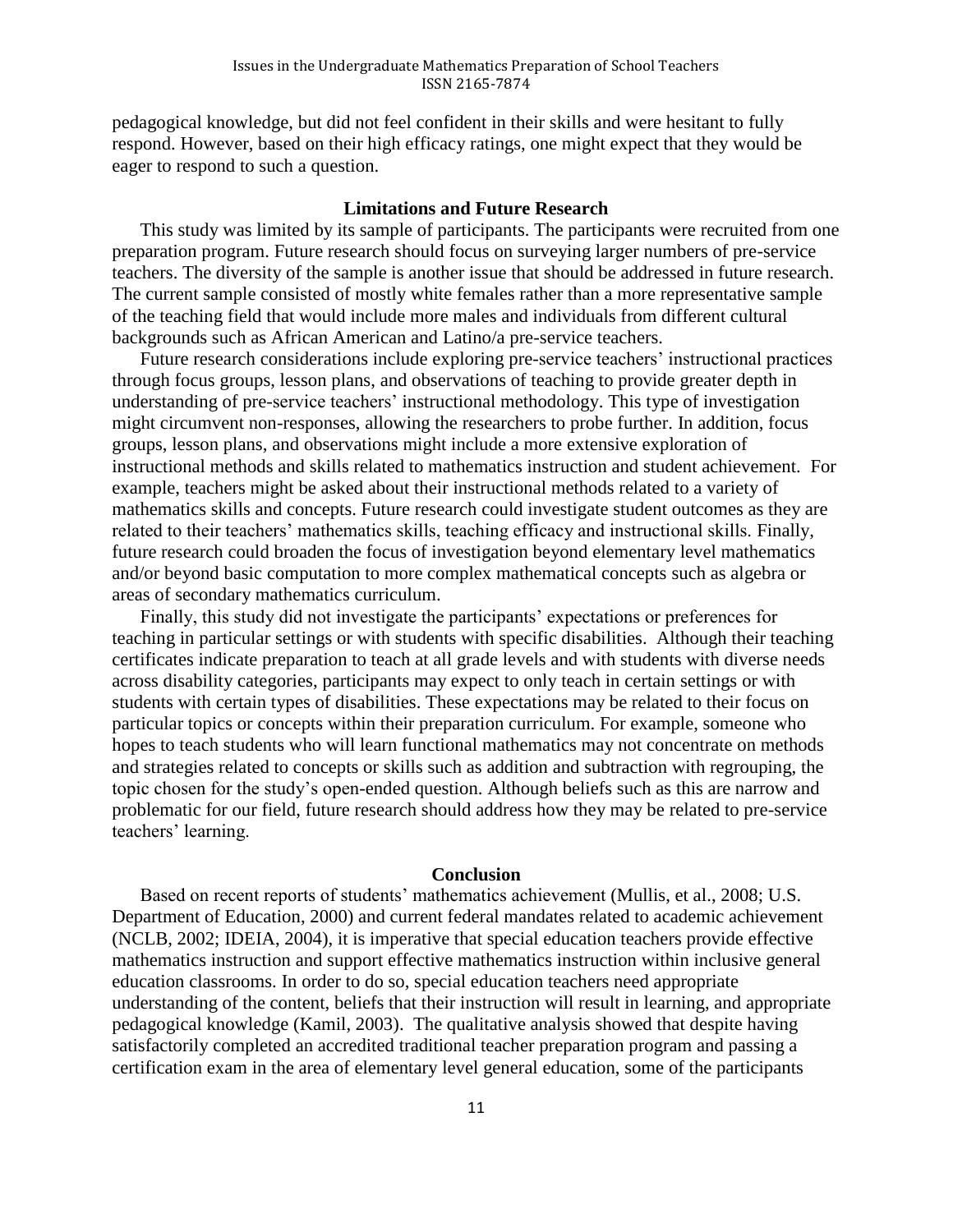demonstrated deficits in content knowledge as well as shortcomings in their approach to instruction. Quantitative analysis highlighted findings similar to previous research about content knowledge and teaching self-efficacy. As teacher educators, further research is needed with regard to effective preparation for all pre-service teachers so that their instruction will facilitate children with disabilities' adequate progress within the mathematics general education curriculum.

## **References**

- Bandura (1994). Self-efficacy. In V.S. Ramachaudran (Ed.), *Encyclopedia of human behavior,*  (Vol. 4, pp. 71-81). New York: Academic Press.
- Bray, W.S. (2011). A collective case study of the influence of teachers' beliefs and knowledge on error-handling practices during class discussion of mathematics. *Journal for Research in Mathematics Education, 42*(1), 2-38.
- Burton, M. (2012). What is math? Exploring the perception of elementary pre-service teachers. *Issues in the Undergraduate Preparation of School Teachers: The Journal*, 5. Retrieved from <http://www.k-12prep.math.ttu.edu/journal/attributes>
- Cooney, T., & Wiegel, H. (2003). Examining the mathematics in mathematics teacher education. In A. Bishop, M. Clements, C. Keitel, J. Kilpatrick, & F. Leung, *Second handbook of mathematics education* (pp. 795-828). Boston, MA: Kluwer Academic.
- Enochs, L. G.. Smith. P L., & Huinker, D. (2000). Establishing factorial validity of the mathematics teaching efficacy beliefs instrument. *School Science and Mathematics, 100,*  194-203.
- Enon, J.C. (1995). *Teacher efficacy: Its effects on teaching practices and student outcomes in mathematics.* Unpublished doctoral dissertation, University of Alberta,
- Flores, M. M. Patterson, D., Shippen, M. E., Hinton, V., & Franklin, T M. (2010). Special education and general education teachers' knowledge and perceived teaching competence in mathematics. *Issues in Undergraduate Mathematics Preparation of School Teachers: The Journal, 1, 1-10*.
- Fuchs, L. S., Fuchs, D., Hamlett, C. L., & Stecker, P. M. (1991). Effects of curriculum-based measurement and consultation of teacher planning and student achievement in mathematics operation. *American Educational Research Journal, 28,* 617–641.
- Fuchs, L. S., Fuchs, D., Hamlett, C. L., Thompson, A., Roberts, P. H., & Kubek, P. et al. (1994). Technical features of a mathematics concepts and applications curriculum-based measurement system. *Diagnostique, 19*(4), 23–29.
- Heck, D. J., Weiss, I. R., Pasley, J. D., Fulkerson, W. O., Smith, A. S., & Thomas, S. M. (2011). *A priority research agenda for understanding the influence of the Common Core State Standards for Mathematics*. Chapel Hill, NC: Horizon.
- Hill, H.C., Rowen, B., & Ball, D.L. (2005). Effects of teachers' mathematical knowledge for teaching on students' achievement. *American Educational Research Journal*, *42*(2), 371-406.
- Hudson, P. & Miller, S. P. (2005). *Designing and implementing mathematics instruction for students with diverse learning needs.* Upper Saddle River, NJ: Allyn and Bacon.
- Individuals with Disabilities Education Improvement Acts of 2004, Pub. L. No. 108-446, 118 Stat. 2647 (2004) (amending 20 U.S.C.§§ 1440 et seq.).